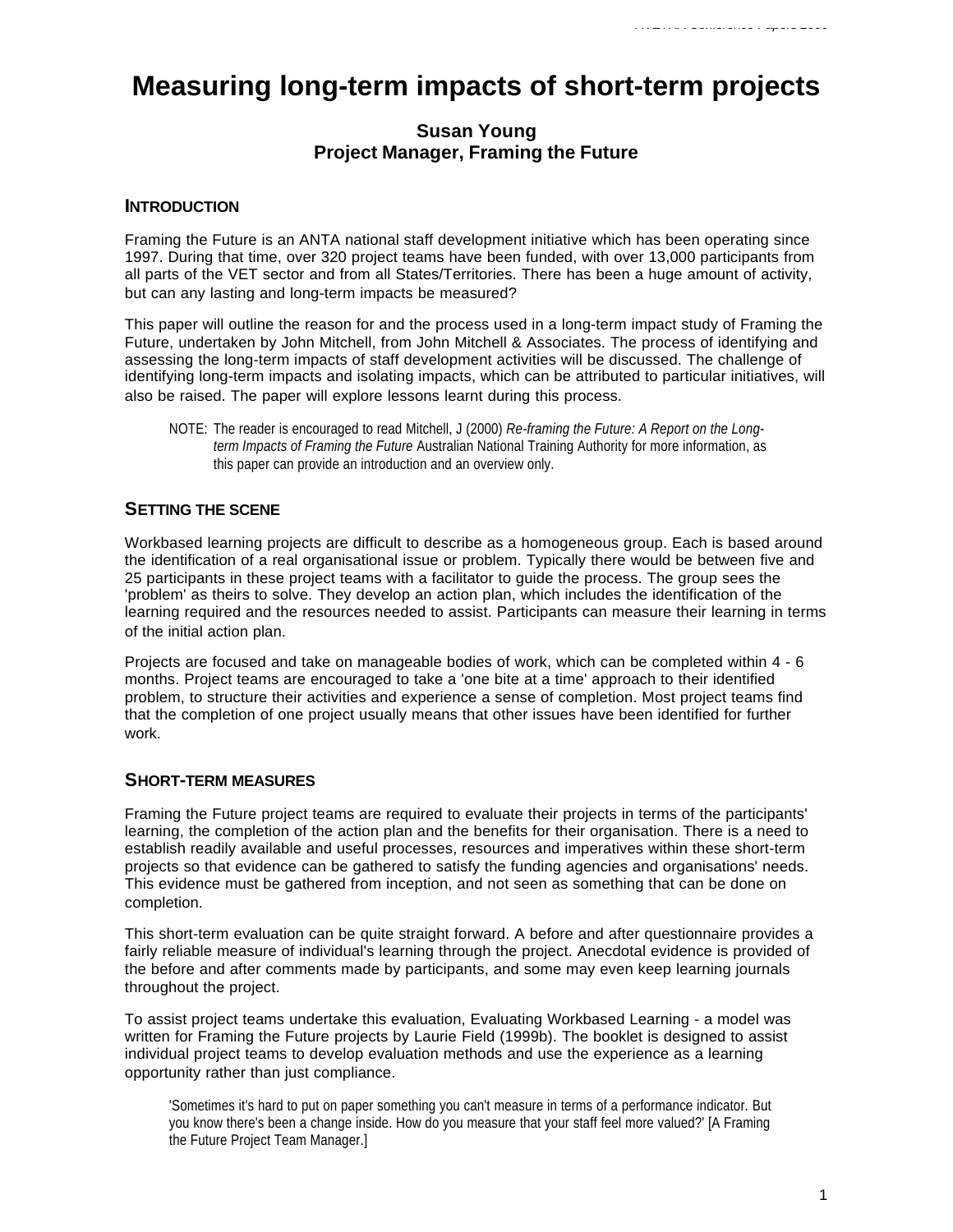Intuition used by the project leaders and managers needs to be taken into consideration also when measuring the effectiveness of short-term projects.

#### **EVALUATIONS CONDUCTED TO DATE**

During 1997 and 1998, independent evaluations of Framing the Future have been undertaken by Field and Falk. Both these evaluators spoke of the need to use non traditional methods to measure the value of the workbased learning project teams. Both have alluded to the fact that we tend to resort to the traditional methods as these are both understood by the funding bodies, and are known by the participants. Counting numbers of people involved and numbers of dollars expended is not very helpful in measuring the real value of a workbased learning project.

Narrative and qualitative evidence was gathered from the project participants and has been documented by the evaluations conducted during 1997 and 1998. Wegner, E and Snyder, W (2000) speak of the best way of assessing the value of these loosely configured project teams.

"The best way for an executive to assess the value of a community of practice is by listening to members' stories which can clarify the complex relationships among activities, knowledge, and performance."

Stories have been written about many of the projects and their work. This must be a systematic effort, capturing the diversity and range of different projects - the successful and the not so successful. The publishing and circulation of these stories can assist in spreading the impact of these short-term projects. Knapsey (1999).

#### **THE NEED FOR A LONG-TERM IMPACT STUDY**

Often the real value and effectiveness of these short-term projects is delayed and only recognised by the organisation after the work of the projects has been completed. The need to put in place a longterm impact study was first identified by the funding body ANTA early in 1999. At that time over 140 workbased learning projects had been completed. This provided a sizeable cohort for the study.

The long-term impact study brief was developed in consultation with the funding body ANTA. It was anticipated that the impacts of Framing the Future would be evident at three levels

- the level of individuals (e.g. individual managers; employees; TAFE teachers),
- the level of particular groups (e.g. teaching faculty; particular workplaces; specific institutes)
- the level of whole subsections of the VET system (e.g. follow-on initiatives by particular industry associations; VET Institutes in a particular region; Australian National Training Authority (ANTA) perceptions of how to approach staff development; other associated ANTA initiatives such as LearnScope).

While intuitively most of those directly involved in Framing the Future projects could say that the shortterm projects were having an impact more widely, there was a need to substantiate this thinking. Measuring the long-term impact of any staff development activity has never been easy, and using the advice of previous evaluators, a fresh look at how this could be done was required.

John Mitchell of John Mitchell and Associates was appointed to conduct this long-term impact study during the period October 1999 - March 2000.

## **THE METHODOLOGY**

Before commencing the long-term study, the evaluator conducted a brief literature review covering two specific topics:

- 1. the Vocational Educational and Training context for Framing the Future in 1997- 1999, particularly in terms of the staff development requirements for the implementation of the National Training Framework;
- 2. methodologies for long-term impacts studies of staff development programs, assessing impacts for individuals, groups and subsections of the VET sector.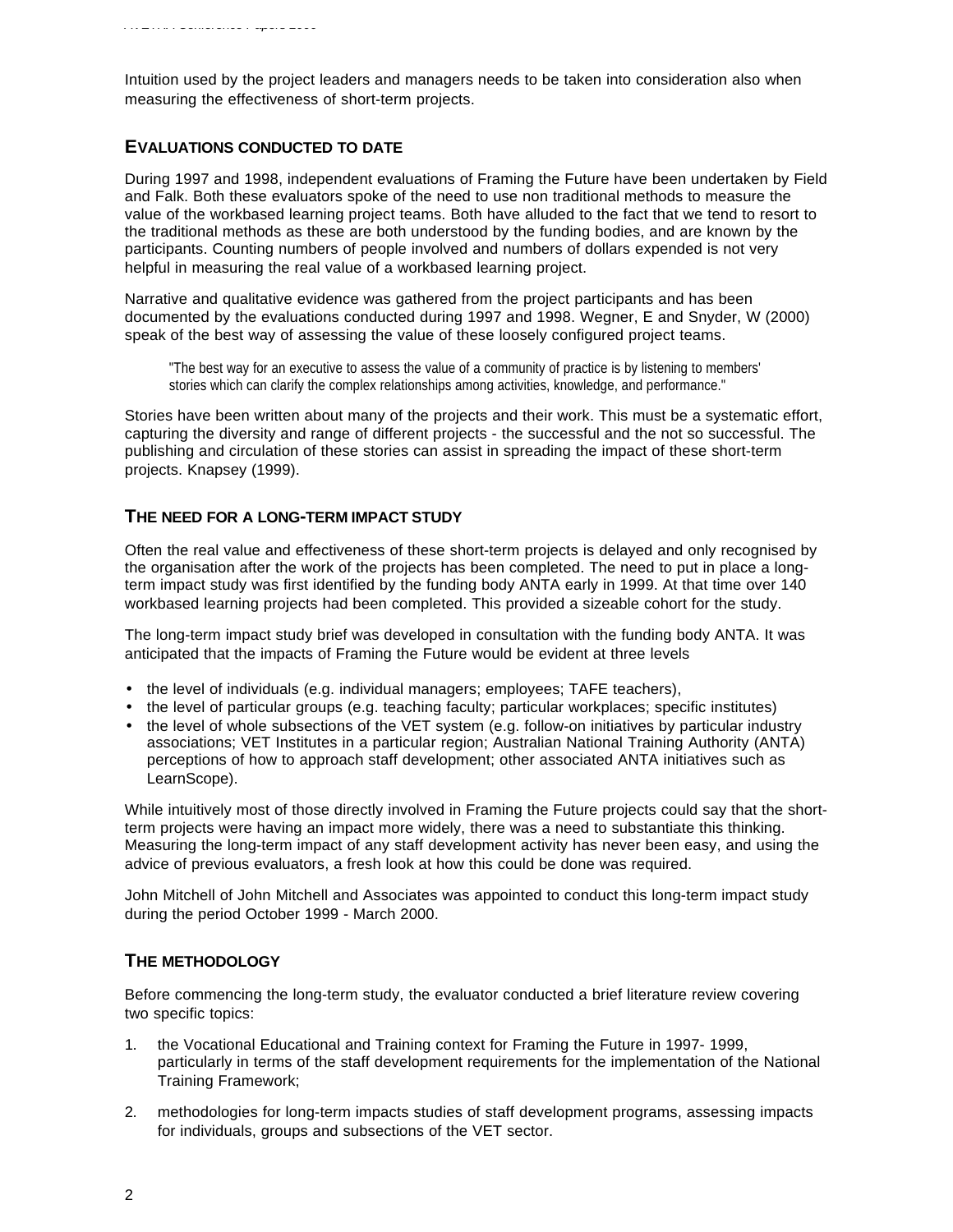In terms of the first topic, the evaluator completed an analysis of all existing Framing the Future evaluation data. The decision was made to build on the findings generated through previous evaluations and to start the long-term impacts study where these had concluded. In terms of the second topic, the brief literature review on evaluating staff development programs involved the examination of four models. Mitchell (2000) Appendix 3: in summary notes:

'The review began with an analysis of a basic model (Bramley, 1996) for assessing the impact of training on an individual. Some concerns about the limitations of this model were expressed.

Secondly, the review focused on a model (Bramley, 1996) for assessing the impact of staff development on a group or organisation. The model took into account a range of complex factors, such as the levels of effectiveness to be measured, the behaviours necessary to achieve these levels and the skills, knowledge and attitudes necessary to support these behaviours.

Thirdly, the literature review involved a consideration of a stakeholder model (Mabey et al, 1998), that was a reminder that Framing the Future is but one of a number of internal and external factors that might change behaviours and affect organisational performance.

Finally, the literature review provided a four-stage model of evaluation (Kirkpatrick, 1959), which pointed beyond changes in behaviour to the results from a program, as an indication of where the focus needs to be, in relation to assessing the impacts of Framing the Future on sub-sections of VET. The theories underpinning the above four models influenced the field research for this study of Framing the Future.'

These conceptual models were used by the evaluator to form the basis of the research methodology. The evaluator developed instruments designed to:

- *measure the factors* affecting achievement of objectives;
- *establish cause-effect* interpretations as to whether the outcomes were caused by the program or by external factors
- identify whether there are *unanticipated outcomes* which are contributing to the achievement of objectives or impacting negatively on clients.

One of these instruments was an extensive survey form developed by the evaluator and distributed to project managers of Framing the Future projects conducted during 1997 and 1998.

#### Mitchell (2000) Chapter 2

"A total of 51 different project managers of Framing the Future projects responded to the survey, from a total of 108 project managers involved in the Program in 1997-98 ( a response rate of 47%. The 51 project managers in many cases managed more than one of the projects undertaken in those first two years of Framing the Future, so around 60% of the projects in 1997-98 are represented in the survey responses: a very satisfactory return rate."

#### The survey form comprised three Sections:

- Section A a true/false response to a range of questions on the types of long-term impacts which were evident
- Section B a seven point Likert Scale to measure the factors which influenced the impacts
- Section C ten open-ended questions, some deliberately designed to validate previous survey responses.

The responses to this survey form were analysed in terms of long-term impacts on individuals, organisations and sub-sections. The recurring long-term impacts were in the areas of:

- implementation of the National Training Framework in particular Training Packages
- the development of new collaborative arrangements and partnerships between providers and industry/enterprise
- ongoing staff development

In addition to the survey, the evaluator interviewed 41 stakeholders of the Framing the Future initiative. People from the funding body, ANTA, from the Framing the Future National Reference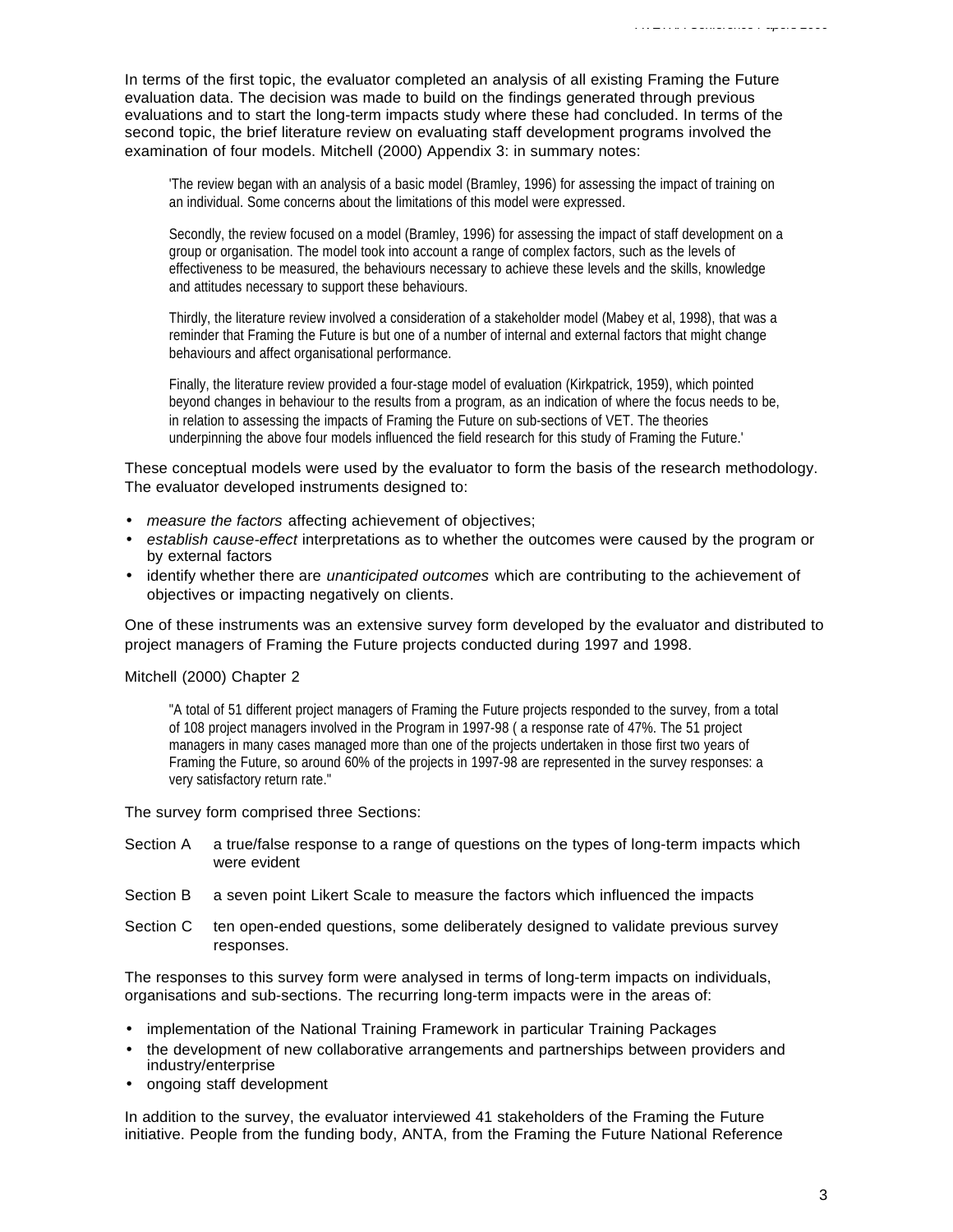Group and State/Territory contact officers along with ITAB, industry and VET system staff who were involved are listed in Appendix 5 of the report.

In order to be thorough in his approach to this long-term study, the evaluator used another set of lenses to look at long-term impacts. Mitchell (2000) Chapter 6 outlines the measurement of long-term impacts of Framing the Future using this set of lenses.

Sequence of impacts — did the impacts occur in a sequential manner?<br>Spirals of impacts — did the impacts become increasingly more imp  $-$  did the impacts become increasingly more important over time? Hierarchy of impacts — are their higher level and lower level impacts? Suitability of impacts — are the impacts appropriate and aligned with the program objectives?

The variety of approaches to this study provides the reader with confidence that the findings have been tested and validated. The mixture of qualitative and quantitative data collected, analysed and presented also satisfies a range of reader preferences. The quotes embedded throughout the study add a human dimension to the findings.

### **MAJOR FINDINGS**

Mitchell's (2000) Executive Summary notes 'Some major findings from the study include the following points:

- the long-term impacts of Framing the Future projects regularly go beyond the individual developing new skills and knowledge, to improvements in both work performance and organisational effectiveness.
- Framing the Future projects often result in the development of new forms of collaborative networks between industry and RTOs and sometimes across whole industries and States and Territories.
- a number of vocational training providers who are undergoing organisational change to meet the vocational training needs of industry are using the Framing the Future model of staff development.
- the Framing the Future program has progressively become an agent of systemic change, for instance by affecting the way staff development is conducted across a State/Territory or a national industry.'

Long-term impacts of these short-term workbased learning projects cannot be seen in isolation. In analysing the long-term impacts, the evaluator took into account the internal and external influences which work together to optimise the benefits of the projects. The organisational context and culture in which the projects are being conducted influence the likelihood of follow up work being successful. Short-term projects have the potential to be catalytic by nature and the seeds sown in organisations must be able to thrive in an appropriate culture for long-term impacts to be realised.

### **LESSONS LEARNT**

During the course of this long-term impact study, the Framing the Future management team has learnt the following lessons. If short-term staff development projects are to have a long-term impact they need to have:

- clearly defined directions which are linked to the organisation's strategic plans and policy
- real management/organisational support and commitment for the work of the project, that extends beyond the term of the project
- project processes and support which facilitate the achievement of project goals
- clear understanding by the participants that there is relevance and reason for them to be involved real work, real imperative and value to the individual
- data collected from the beginning, especially the anecdotes and stories

A constant theme of the Mitchell (2000) report is that positive, long-term impacts are more likely to occur when the funded organisation takes responsibility for providing ongoing staff development, for consolidating the new networks developed with other stakeholders during the project, and for providing continuing infrastructure support. Mitchell (2000) also argues that for optimum long term impacts to be realised, there is a role for the national project management team to continue to provide a range of information-based services to the members of previously funded project teams.